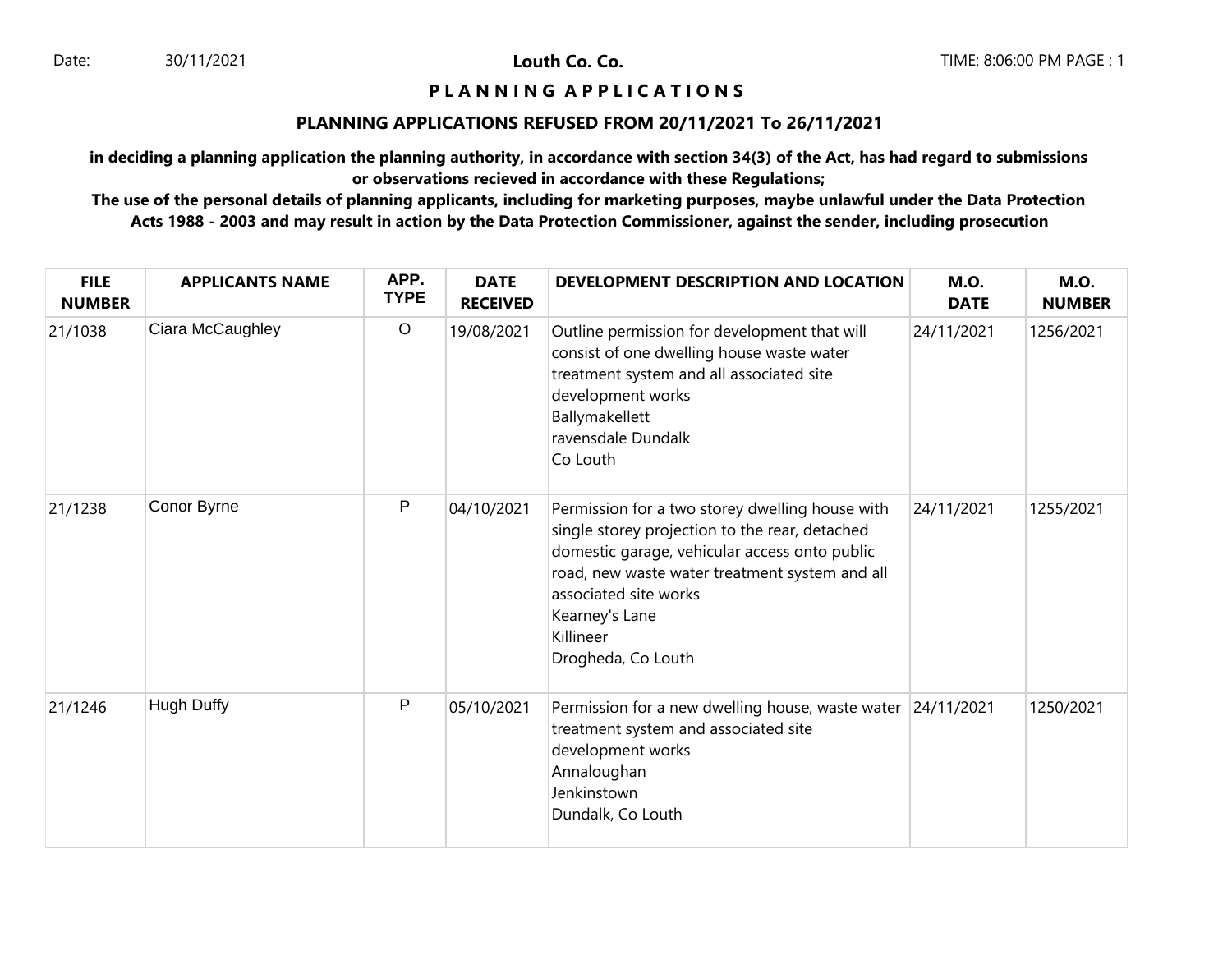### **P L A N N I N G A P P L I C A T I O N S**

#### **PLANNING APPLICATIONS REFUSED FROM 20/11/2021 To 26/11/2021**

**in deciding a planning application the planning authority, in accordance with section 34(3) of the Act, has had regard to submissions or observations recieved in accordance with these Regulations;**

| <b>FILE</b><br><b>NUMBER</b> | <b>APPLICANTS NAME</b> | APP.<br><b>TYPE</b> | <b>DATE</b><br><b>RECEIVED</b> | DEVELOPMENT DESCRIPTION AND LOCATION                                                                                                                                                                                                                                                                                                                                                                                                                                                                                                                 | <b>M.O.</b><br><b>DATE</b> | <b>M.O.</b><br><b>NUMBER</b> |
|------------------------------|------------------------|---------------------|--------------------------------|------------------------------------------------------------------------------------------------------------------------------------------------------------------------------------------------------------------------------------------------------------------------------------------------------------------------------------------------------------------------------------------------------------------------------------------------------------------------------------------------------------------------------------------------------|----------------------------|------------------------------|
| 21/1248                      | Joe O'Connor           | P                   | 05/10/2021                     | Permission for the construction of a single storey<br>dwelling house, a waste water treatment system,<br>soil polishing filter, a 60 metre x 11 metre<br>polytunnel and for associated site works<br>Mullacapple<br>Collon<br>Co Louth                                                                                                                                                                                                                                                                                                               | 24/11/2021                 | 1254/2021                    |
| 21/1253                      | <b>Rickey Nesbitt</b>  | P                   | 06/10/2021                     | Permission for development that will consist of 1.<br>Permission to demolish an existing uninhabitable<br>derelict out building. 2. Permission to construct a<br>storey and half style dwelling, new vehicular site<br>entrance, wastewater treatment system and<br>percolation area. Also to erect temporary onsite<br>living accommodation for the duration of the<br>build only and for it to be removed following<br>completion of the dwelling and all associated site<br>development works and services<br>Newtownbalregan<br>Dundalk Co Louth | 24/11/2021                 | 1252/21                      |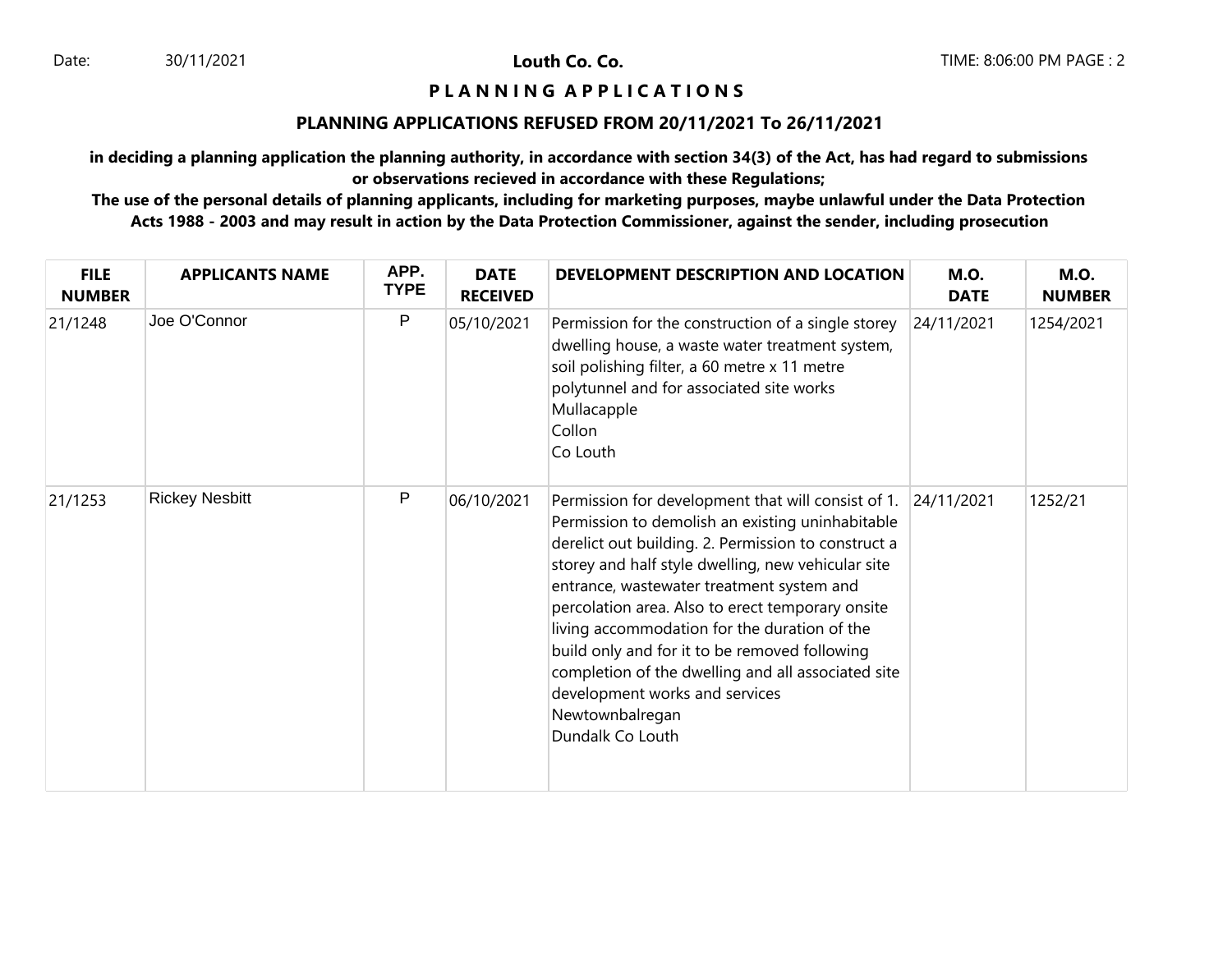## **P L A N N I N G A P P L I C A T I O N S**

#### **PLANNING APPLICATIONS REFUSED FROM 20/11/2021 To 26/11/2021**

**in deciding a planning application the planning authority, in accordance with section 34(3) of the Act, has had regard to submissions or observations recieved in accordance with these Regulations;**

| <b>FILE</b><br><b>NUMBER</b> | <b>APPLICANTS NAME</b> | APP.<br><b>TYPE</b> | <b>DATE</b><br><b>RECEIVED</b> | <b>DEVELOPMENT DESCRIPTION AND LOCATION</b>                                                                                                                                                                                                                  | <b>M.O.</b><br><b>DATE</b> | <b>M.O.</b><br><b>NUMBER</b> |
|------------------------------|------------------------|---------------------|--------------------------------|--------------------------------------------------------------------------------------------------------------------------------------------------------------------------------------------------------------------------------------------------------------|----------------------------|------------------------------|
| 21/1254                      | Sharon Carroll-Young   | $\circ$             | 07/10/2021                     | Permission for development that will consist of<br>construction of a single storey dwelling with<br>waste water treatment system and all associated<br>site development works<br>Bawntaaffe<br>Monasterboice<br>Co Louth                                     | 26/11/2021                 | 1259/21                      |
| 21/1257                      | <b>Clare Manning</b>   | $\circ$             | 08/10/2021                     | Outline permission sought for a dwelling house,<br>waste water treatment system and all associated<br>site development works<br>Proleek<br>Ravensdale<br>Dundalk, Co Louth                                                                                   | 26/11/2021                 | 1266/21                      |
| 21/1262                      | Deborah Barry          | $\circ$             | 11/10/2021                     | Outline permission for a new one and a half<br>storey dwelling house together with waste water<br>treatment system, percolation area, vehicular site<br>entrance and all associated site development<br>works<br>Glenmore<br>Riverstown<br>Dundalk, Co Louth | 24/11/2021                 | 1257/2021                    |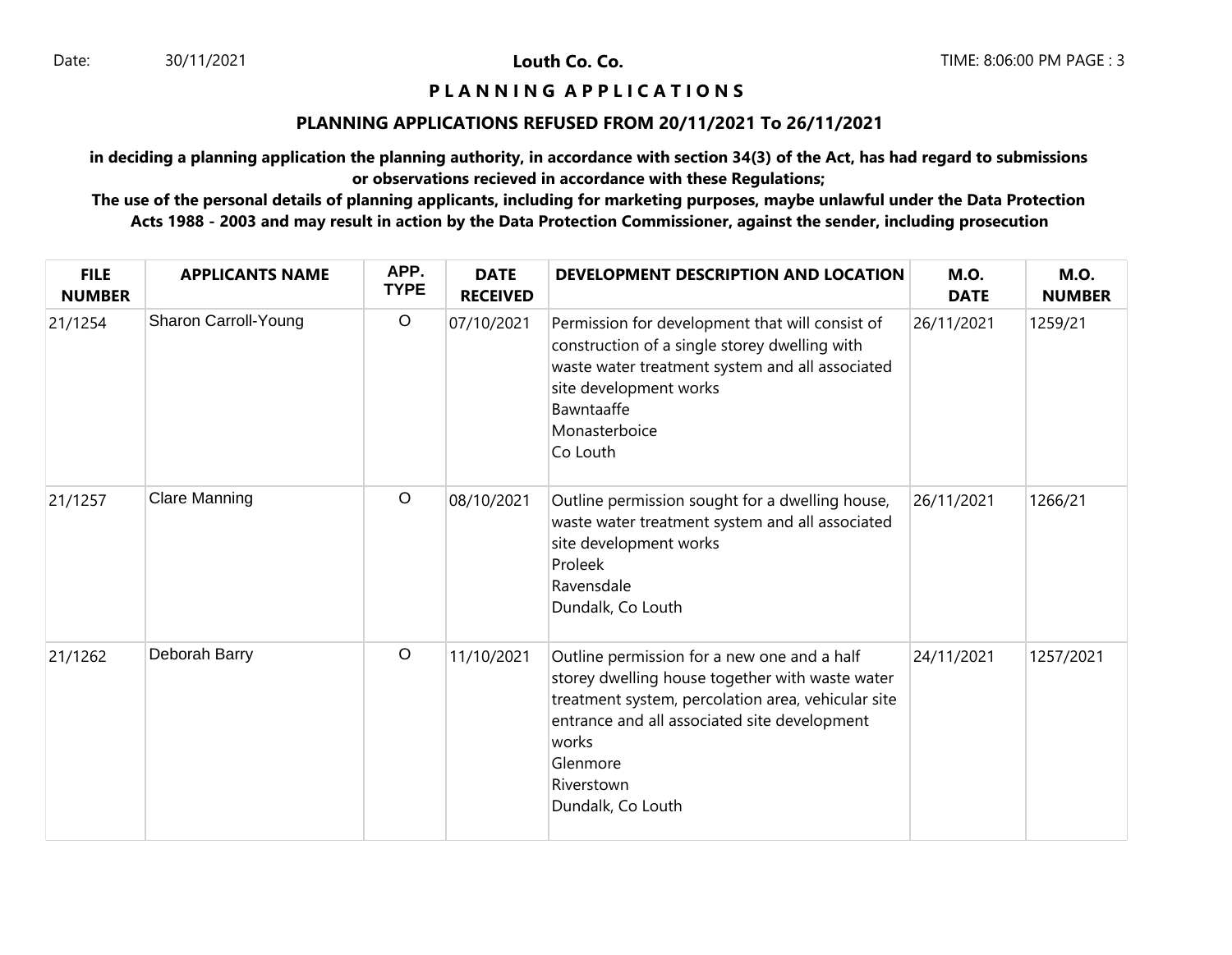## **P L A N N I N G A P P L I C A T I O N S**

#### **PLANNING APPLICATIONS REFUSED FROM 20/11/2021 To 26/11/2021**

**in deciding a planning application the planning authority, in accordance with section 34(3) of the Act, has had regard to submissions or observations recieved in accordance with these Regulations;**

| <b>FILE</b><br><b>NUMBER</b> | <b>APPLICANTS NAME</b> | APP.<br><b>TYPE</b> | <b>DATE</b><br><b>RECEIVED</b> | DEVELOPMENT DESCRIPTION AND LOCATION                                                                                                                                                                                                                                                                       | <b>M.O.</b><br><b>DATE</b> | <b>M.O.</b><br><b>NUMBER</b> |
|------------------------------|------------------------|---------------------|--------------------------------|------------------------------------------------------------------------------------------------------------------------------------------------------------------------------------------------------------------------------------------------------------------------------------------------------------|----------------------------|------------------------------|
| 21/1276                      | <b>Oisin Grimes</b>    | $\circ$             | 13/10/2021                     | Outline permission for a new dwelling, opening of 24/11/2021<br>a new vehicular entrance to site and waste water<br>treatment system and drip filtration system<br>together with all associated site development<br>works<br>South Commons<br>Carlingford<br>Co Louth                                      |                            | 1248/2021                    |
| 21/1277                      | <b>Cathal Grimes</b>   | $\circ$             | 13/10/2021                     | Outline permission for proposed dwelling,<br>opening of a new vehicular entrance to site and<br>waste water treatment system and drip filtration<br>system together with all associated site<br>development works<br>South Commons<br>Carlingford<br>Dundalk, Co Louth                                     | 26/11/2021                 | 1265/21                      |
| 21/1285                      | Rachel Connolly        | $\mathsf{P}$        | 18/10/2021                     | Permission for the construction of a new detached 26/11/2021<br>two storey house, domestic garage, vehicular<br>entrance, proprietary waste water treatment<br>system and percolation area together with all<br>associated site works<br><b>Tates and Carrans Park</b><br>Knockbridge<br>Dundalk, Co Louth |                            | 1260/21                      |